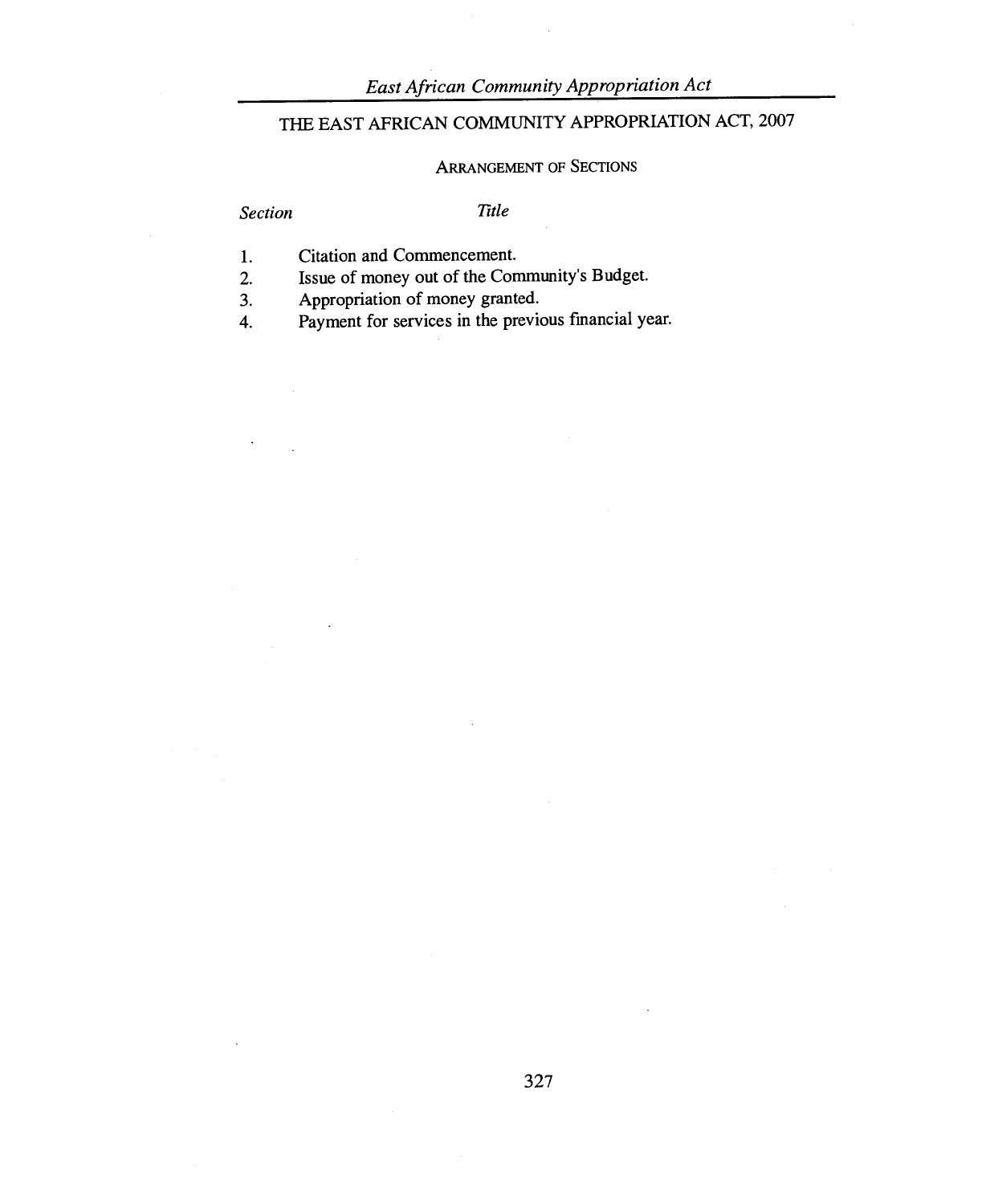$\label{eq:2.1} \mathcal{L}(\mathcal{L}^{\text{max}}_{\mathcal{L}}(\mathcal{L}^{\text{max}}_{\mathcal{L}})) \leq \mathcal{L}(\mathcal{L}^{\text{max}}_{\mathcal{L}}(\mathcal{L}^{\text{max}}_{\mathcal{L}}))$ 

 $\label{eq:2.1} \frac{1}{\sqrt{2\pi}}\int_{0}^{\infty} \frac{1}{\sqrt{2\pi}}\left(\frac{1}{\sqrt{2\pi}}\right)^{2\alpha} \frac{1}{\sqrt{2\pi}}\int_{0}^{\infty} \frac{1}{\sqrt{2\pi}}\left(\frac{1}{\sqrt{2\pi}}\right)^{\alpha} \frac{1}{\sqrt{2\pi}}\int_{0}^{\infty} \frac{1}{\sqrt{2\pi}}\frac{1}{\sqrt{2\pi}}\frac{1}{\sqrt{2\pi}}\frac{1}{\sqrt{2\pi}}\frac{1}{\sqrt{2\pi}}\frac{1}{\sqrt{2\pi}}\frac{1}{\sqrt$ 

 $\label{eq:2.1} \mathcal{L}(\mathcal{L}^{\text{max}}_{\mathcal{L}}(\mathcal{L}^{\text{max}}_{\mathcal{L}}(\mathcal{L}^{\text{max}}_{\mathcal{L}}(\mathcal{L}^{\text{max}}_{\mathcal{L}^{\text{max}}_{\mathcal{L}}})))))$  $\label{eq:2.1} \frac{1}{\sqrt{2}}\left(\frac{1}{\sqrt{2}}\right)^{2} \left(\frac{1}{\sqrt{2}}\right)^{2} \left(\frac{1}{\sqrt{2}}\right)^{2} \left(\frac{1}{\sqrt{2}}\right)^{2} \left(\frac{1}{\sqrt{2}}\right)^{2} \left(\frac{1}{\sqrt{2}}\right)^{2} \left(\frac{1}{\sqrt{2}}\right)^{2} \left(\frac{1}{\sqrt{2}}\right)^{2} \left(\frac{1}{\sqrt{2}}\right)^{2} \left(\frac{1}{\sqrt{2}}\right)^{2} \left(\frac{1}{\sqrt{2}}\right)^{2} \left(\$ 

 $\label{eq:2.1} \mathcal{L}(\mathcal{L}^{\text{max}}_{\mathcal{L}}(\mathcal{L}^{\text{max}}_{\mathcal{L}}),\mathcal{L}^{\text{max}}_{\mathcal{L}}(\mathcal{L}^{\text{max}}_{\mathcal{L}}))$  $\label{eq:2.1} \mathcal{L}(\mathcal{L}^{\text{max}}_{\mathcal{L}}(\mathcal{L}^{\text{max}}_{\mathcal{L}}),\mathcal{L}^{\text{max}}_{\mathcal{L}}(\mathcal{L}^{\text{max}}_{\mathcal{L}}))$ 

 $\mathcal{L}^{\text{max}}_{\text{max}}$  and  $\mathcal{L}^{\text{max}}_{\text{max}}$  $\sim 10^7$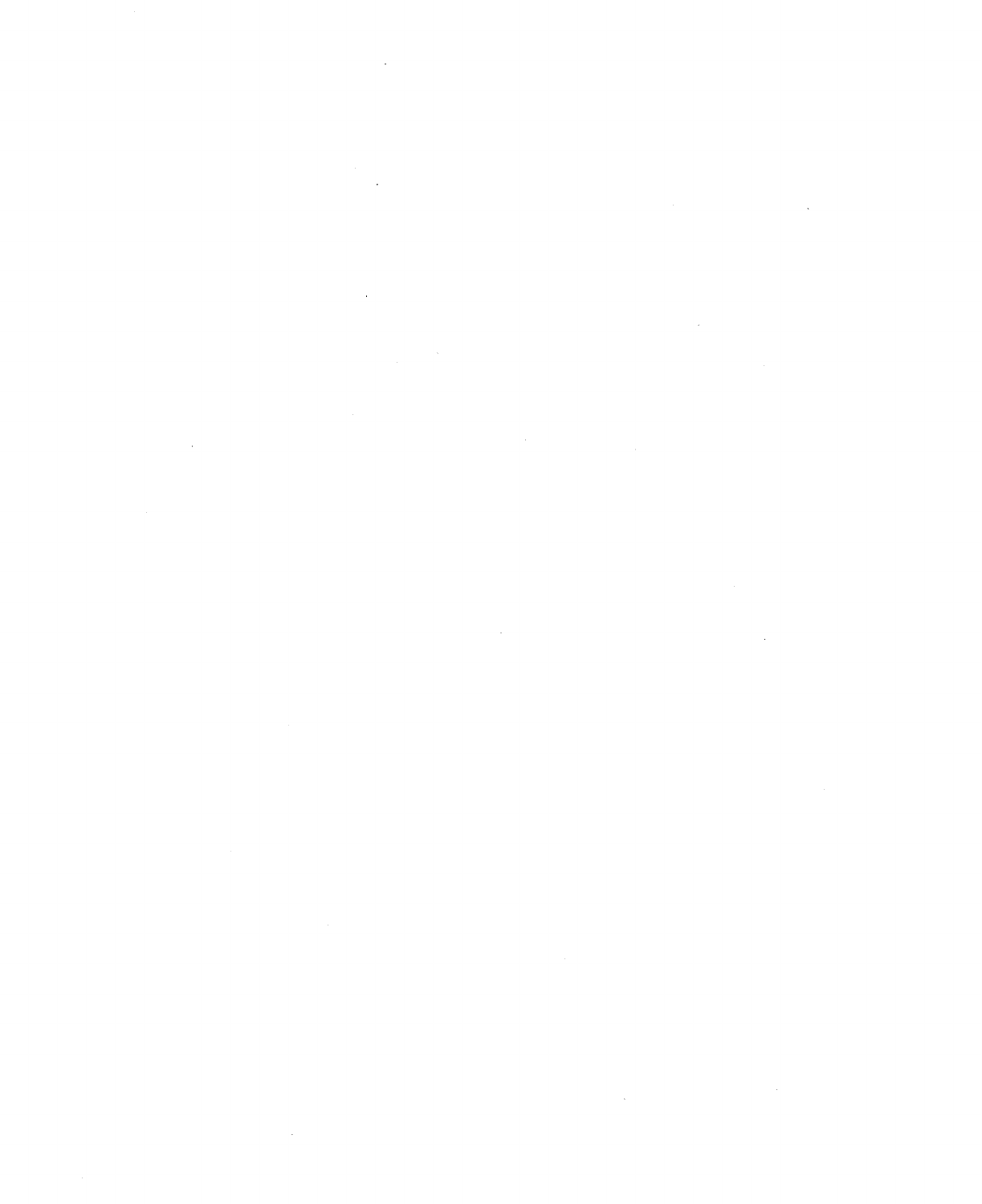

### THE EAST AFRICAN COMMUNITY

*Date of assent* **10th September, 2006**  *Date of commencement* **1st July, 2006** 

## **An Act to make appropriation out of the East African Community Budget to the service of the financial year ending 30th June, 2007.**

**ENACTED by the East African Community and assented to by the President of the United Republic of Tanzania, the President of the Republic of Kenya and the President of the Republic of Uganda.** 

1. This Act may be cited as the East African Community Appropriation Act 2007 and shall be deemed to have come into force on the 1st day or July, 2006.

2. The Secretary General may issue out of the Budget of the East African Community and apply towards the supply granted to the sum of United States Dollars twenty million six hundred nine thousand and nine hundred sixty two.

3. The sums granted by this Act shall be appropriated for the services and purposes specified in the Schedule to this Act.

4. Any part of the sums granted by section 2 of this Act which has been, or is issued from the Budget of the East African Community before the 30th day of June, 2007 shall be available until a date to be determined by the Council of Ministers, not being later than the 31st day of December, 2007 for making payments which become due during the year ending on the 30th June, 2007.

Citation and Commencement.

Issue of money out of the Community's Budget.

Appropriation of money granted.

Payment for services in the previous financial year.